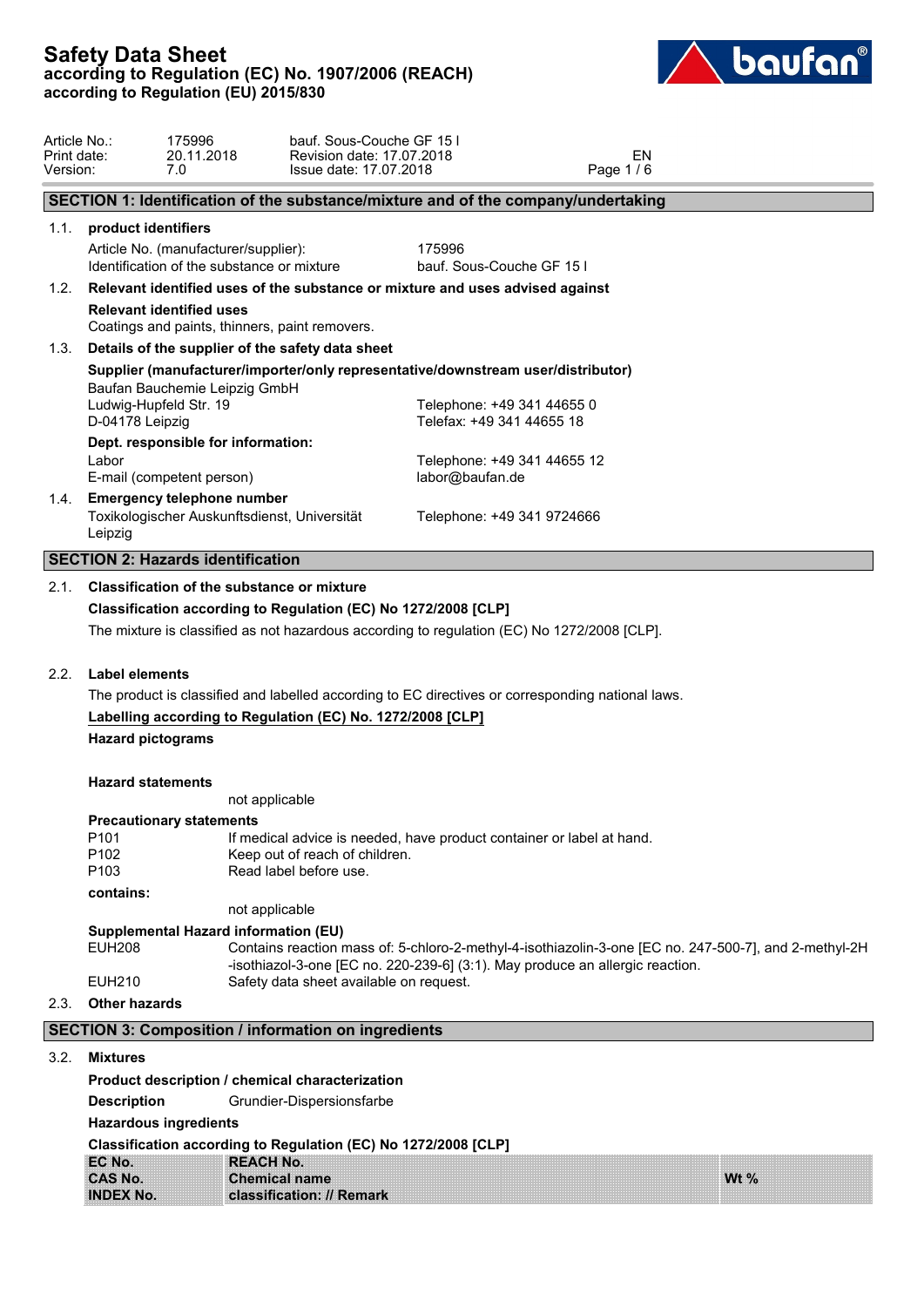

| Article No.: | 175996     | bauf. Sous-Couche GF 151  |            |  |
|--------------|------------|---------------------------|------------|--|
| Print date:  | 20.11.2018 | Revision date: 17.07.2018 | EN         |  |
| Version:     | ⇁⌒         | Issue date: 17.07.2018    | Page 2 / 6 |  |

not applicable

#### **Additional information**

Full text of classification: see section 16

## **SECTION 4: First aid measures**

#### 4.1. **Description of first aid measures**

#### **General information**

In all cases of doubt, or when symptoms persist, seek medical advice. In case of unconsciousness give nothing by mouth, place in recovery position and seek medical advice.

#### **In case of inhalation**

Remove casualty to fresh air and keep warm and at rest. In case of irregular breathing or respiratory arrest provide artificial respiration.

### **Following skin contact**

Take off immediately all contaminated clothing. After contact with skin, wash immediately with plenty of water and soap. Do not use solvents or thinners.

#### **After eye contact**

Rinse cautiously with water for several minutes. Remove contact lenses, if present and easy to do. Continue rinsing. Seek medical advice immediately.

#### **After ingestion**

If swallowed, rinse mouth with water (only if the person is conscious). Seek medical advice immediately. Keep victim calm. Do NOT induce vomiting.

## 4.2. **Most important symptoms and effects, both acute and delayed**

In all cases of doubt, or when symptoms persist, seek medical advice.

#### 4.3. **Indication of any immediate medical attention and special treatment needed**

#### **SECTION 5: Firefighting measures**

#### 5.1. **Extinguishing media**

#### **Suitable extinguishing media:**

alcohol resistant foam, carbon dioxide, Powder, spray mist, (water)

#### **Extinguishing media which must not be used for safety reasons:**

strong water jet

#### 5.2. **Special hazards arising from the substance or mixture**

No special fire protection measures are necessary.

#### 5.3. **Advice for firefighters**

Provide a conveniently located respiratory protective device.In case of fire and/or explosion do not breathe fumes.

### **Additional information**

Cool closed containers that are near the source of the fire. Do not allow water used to extinguish fire to enter drains, ground or waterways.

## **SECTION 6: Accidental release measures**

## 6.1. **Personal precautions, protective equipment and emergency procedures**

Ventilate affected area. Do not breathe vapours. See protective measures under point 7 and 8.

#### 6.2. **Environmental precautions**

Do not allow to enter into surface water or drains. If the product contaminates lakes, rivers or sewages, inform competent authorities in accordance with local regulations.

### 6.3. **Methods and material for containment and cleaning up**

Isolate leaked material using non-flammable absorption agent (e.g. sand, earth, vermiculit, diatomaceous earth) and collect it for disposal in appropriate containers in accordance with the local regulations (see section 13). Clean using cleansing agents. Do not use solvents.

## 6.4. **Reference to other sections**

Observe protective provisions (see section 7 and 8).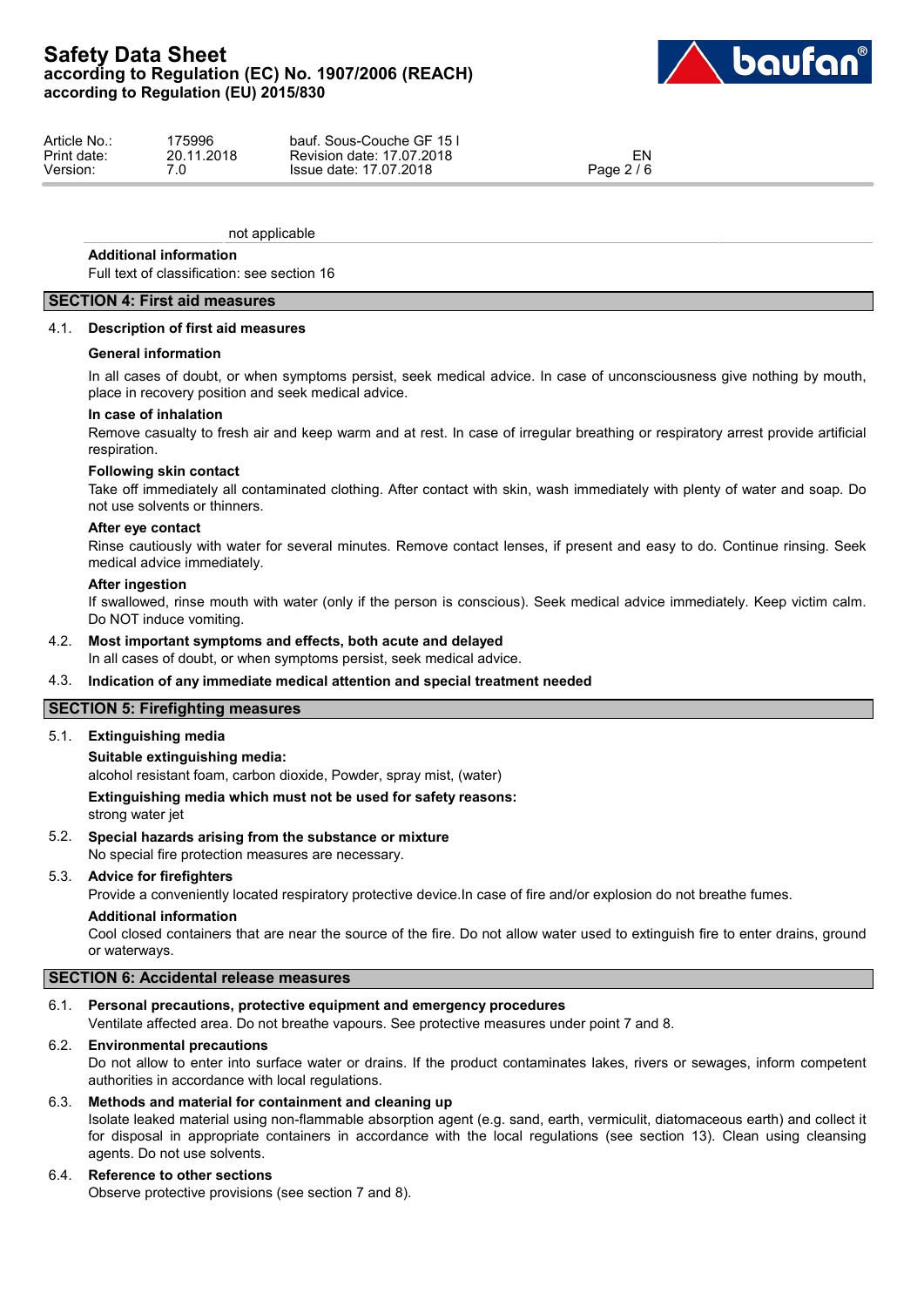

| Article No.: | 175996     | bauf. Sous-Couche GF 151     |          |  |
|--------------|------------|------------------------------|----------|--|
| Print date:  | 20.11.2018 | 17.07.2018<br>Revision date: | EN       |  |
| Version:     | .v         | 17.07.2018<br>Issue date:    | Page 3/6 |  |

# **SECTION 7: Handling and storage**

## 7.1. **Precautions for safe handling**

#### **Advices on safe handling**

Avoid contact with skin, eyes and clothes. Avoid respiration of swarf. When using do not eat, drink or smoke. Personal protection equipment: refer to section 8. Do not empty containers with pressure - no pressure vessel! Always keep in containers that correspond to the material of the original container. Follow the legal protection and safety regulations.

## 7.2. **Conditions for safe storage, including any incompatibilities**

#### **Requirements for storage rooms and vessels**

Storage in accordance with the Ordinance on Industrial Safety and Health (BetrSiVO). Keep container tightly closed. Store carefully closed containers upright to prevent any leaks.

## **Hints on joint storage**

No information available.

#### **Further information on storage conditions**

Store in a well-ventilated and dry room at temperatures between 5 °C and 35 °C. Keep container tightly closed. Store carefully closed containers upright to prevent any leaks. Protect against: Frost

#### 7.3. **Specific end use(s)**

Observe technical data sheet.Observe instructions for use.

#### **SECTION 8: Exposure controls/personal protection**

## 8.1. **Control parameters**

## **Occupational exposure limit values**

not applicable

## 8.2. **Exposure controls**

Provide good ventilation.

#### **Occupational exposure controls**

#### **Respiratory protection**

Usually no personal respirative protection necessary.

#### **Hand protection**

Hand protection is not required Barrier creams can help protecting exposed skin areas. In no case should they be used after contact.

#### **Eye protection**

Wear closely fitting protective glasses in case of splashes.

#### **Protective clothing**

Wear suitable protective clothing.

#### **Protective measures**

After contact clean skin thoroughly with water and soap or use appropriate cleanser.

#### **Environmental exposure controls**

Do not allow to enter into surface water or drains. See chapter 7. No additional measures necessary.

## **SECTION 9: Physical and chemical properties**

#### 9.1. **Information on basic physical and chemical properties** \*

| Appearance:                              |                 |
|------------------------------------------|-----------------|
| <b>Physical state:</b>                   | Liguid          |
| Colour:                                  | white           |
| Odour:                                   | arttypisch mild |
| <b>Odour threshold:</b>                  | not applicable  |
| pH at $20^{\circ}$ C:                    | 7 bis 9         |
| Melting point/freezing point:            | not applicable  |
| Initial boiling point and boiling range: | 100 $\degree$ C |
|                                          | Source: Wasser  |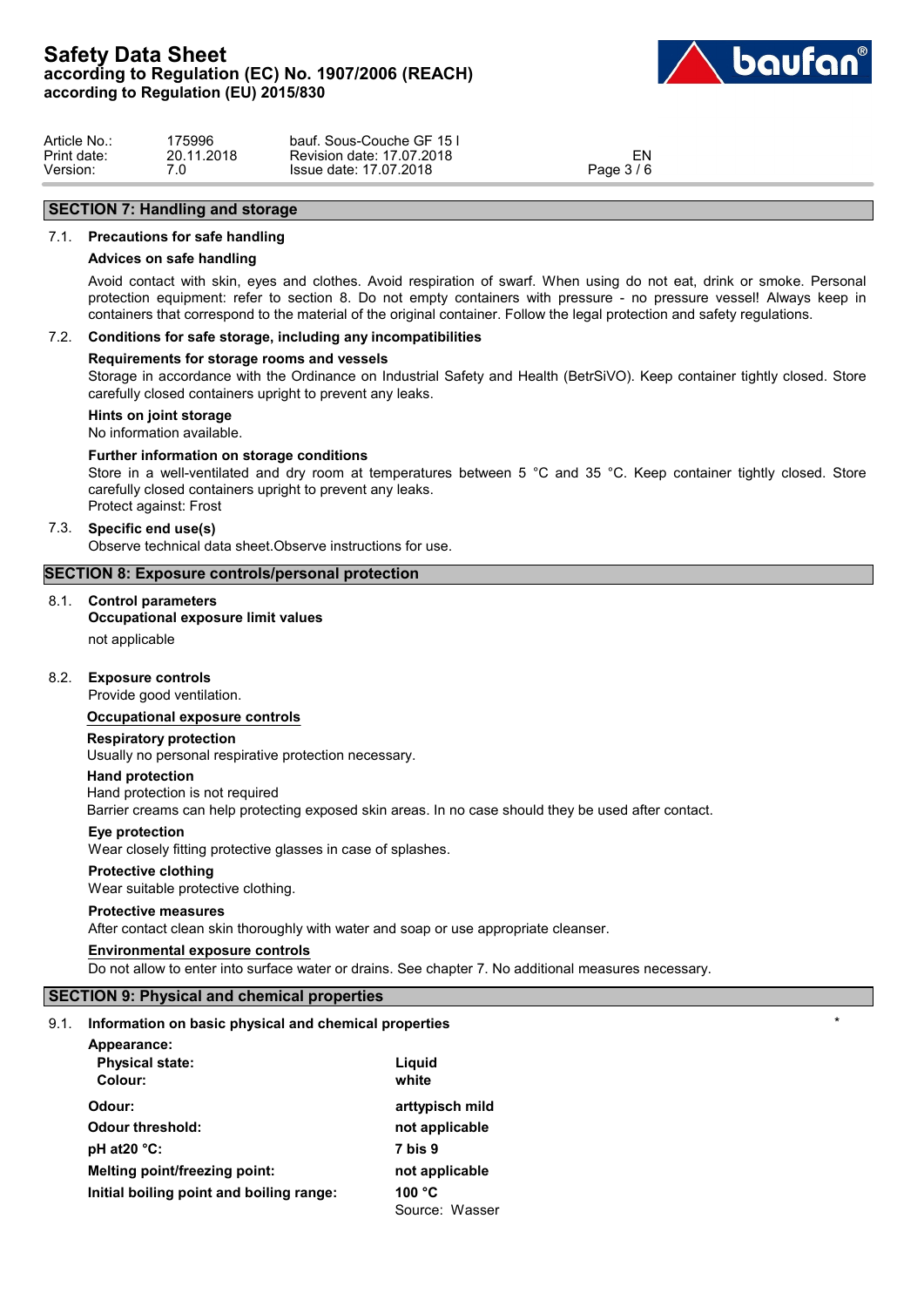

| Article No.:<br>Print date:<br>Version: |                                               | 175996<br>20.11.2018<br>7.0                                                                              | bauf. Sous-Couche GF 151<br>Revision date: 17.07.2018<br>Issue date: 17.07.2018 |                                  | <b>EN</b><br>Page 4 / 6 |  |
|-----------------------------------------|-----------------------------------------------|----------------------------------------------------------------------------------------------------------|---------------------------------------------------------------------------------|----------------------------------|-------------------------|--|
|                                         | Flash point:                                  |                                                                                                          |                                                                                 | Not applicable                   |                         |  |
|                                         | <b>Evaporation rate:</b>                      |                                                                                                          |                                                                                 | not applicable                   |                         |  |
|                                         | Burning time (s):                             | Flammability (solid, gas):                                                                               |                                                                                 | not applicable                   |                         |  |
|                                         |                                               | Upper/lower flammability or explosive limits:<br>Lower explosion limit:<br><b>Upper explosion limit:</b> |                                                                                 | not applicable<br>not applicable |                         |  |
|                                         |                                               | Vapour pressure at 20 °C:                                                                                |                                                                                 | 11,4 mbar                        |                         |  |
|                                         | Vapour density:                               |                                                                                                          |                                                                                 | not applicable                   |                         |  |
|                                         | <b>Relative density:</b><br>Density at 20 °C: |                                                                                                          |                                                                                 | $1,42$ g/cm <sup>3</sup>         |                         |  |
|                                         | Solubility(ies):                              | Water solubility (g/L) at 20 °C:                                                                         |                                                                                 | mixable with water               |                         |  |
|                                         |                                               | Partition coefficient: n-octanol/water:                                                                  |                                                                                 | see section 12                   |                         |  |
|                                         |                                               | Auto-ignition temperature:                                                                               |                                                                                 | not applicable                   |                         |  |
|                                         |                                               | <b>Decomposition temperature:</b>                                                                        |                                                                                 | not applicable                   |                         |  |
|                                         | Viscosity at °C:                              |                                                                                                          |                                                                                 | 5000                             |                         |  |
|                                         |                                               | <b>Explosive properties:</b>                                                                             |                                                                                 | not applicable                   |                         |  |
|                                         |                                               | <b>Oxidising properties:</b>                                                                             |                                                                                 | not applicable                   |                         |  |
| 9.2.                                    | <b>Other information</b>                      |                                                                                                          |                                                                                 |                                  |                         |  |
|                                         | Solid content (%):                            |                                                                                                          |                                                                                 | 55 Wt %                          |                         |  |
|                                         | solvent content:<br>Water:                    | <b>Organic solvents:</b>                                                                                 |                                                                                 | 0 Wt %<br>45 Wt %                |                         |  |
|                                         |                                               | <b>SECTION 10: Stability and reactivity</b>                                                              |                                                                                 |                                  |                         |  |

#### 10.1. **Reactivity**

keine, bei sachgemäßer Verwendung

#### 10.2. **Chemical stability**

Stable when applying the recommended regulations for storage and handling. Further information on correct storage: refer to section 7.

## 10.3. **Possibility of hazardous reactions**

No information available.

## 10.4. **Conditions to avoid**

Stable when applying the recommended regulations for storage and handling. Further information on correct storage: refer to section 7. Hazardous decomposition byproducts may form with exposure to high temperatures

#### 10.5. **Incompatible materials**

No information available.

10.6. **Hazardous decomposition products** not applicable

## **SECTION 11: Toxicological information**

Classification according to Regulation (EC) No 1272/2008 [CLP] No data on preparation itself available.

#### 11.1. **Information on toxicological effects**

**Acute toxicity**

Toxicological data are not available.

**skin corrosion/irritation; Serious eye damage/eye irritation**

Toxicological data are not available.

**Respiratory or skin sensitisation**

Toxicological data are not available.

**CMR effects (carcinogenicity, mutagenicity and toxicity for reproduction)**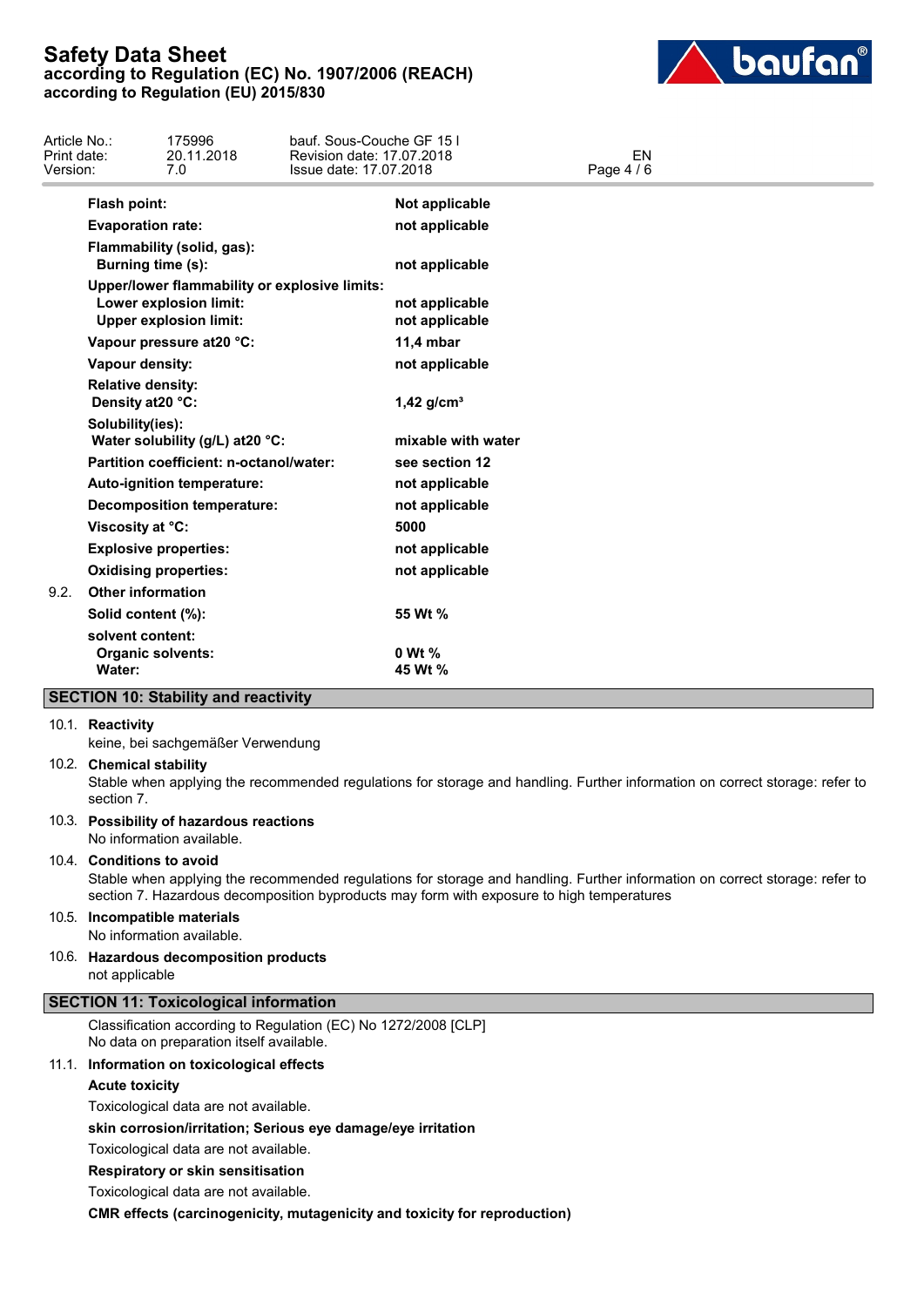

| Article No.: | 75996      | bauf. Sous-Couche GF 151  |            |  |
|--------------|------------|---------------------------|------------|--|
| Print date:  | 20.11.2018 | Revision date: 17.07.2018 | EN         |  |
| Version:     | .U         | Issue date: 17.07.2018    | Page 5 / 6 |  |

Toxicological data are not available.

## **Specific target organ toxicity**

Toxicological data are not available.

## **Aspiration hazard**

Toxicological data are not available.

#### **Practical experience/human evidence**

#### Other observations:

Repeated or prolonged contact with the preparation may cause removal of natural fat from the skin resulting in non-allergic contact dermatitis and/or absorption through skin. Splashing may cause eye irritation and reversible damage.

#### **Overall Assessment on CMR properties**

The ingredients in this mixture do not meet the criteria for classification as CMR category 1A or 1B according to CLP.

#### **Remark**

There is no information available on the preparation itself .

## **SECTION 12: Ecological information**

#### **overall evaluation**

Classification according to Regulation (EC) No 1272/2008 [CLP] There is no information available on the preparation itself . Do not allow to enter into surface water or drains.

#### 12.1. **Toxicity**

No information available.

#### **Long-term Ecotoxicity**

Toxicological data are not available.

12.2. **Persistence and degradability**

Toxicological data are not available.

## 12.3. **Bioaccumulative potential**

Toxicological data are not available.

## **Bioconcentration factor (BCF)**

Toxicological data are not available.

## 12.4. **Mobility in soil**

Toxicological data are not available.

#### 12.5. **Results of PBT and vPvB assessment**

The substances in the mixture do not meet the PBT/vPvB criteria according to REACH, annex XIII.

### 12.6. **Other adverse effects**

### **SECTION 13: Disposal considerations**

#### 13.1. **Waste treatment methods**

## **Appropriate disposal / Product**

**Recommendation**

Do not allow to enter into surface water or drains. This material and its container must be disposed of in a safe way. Waste disposal according to directive 2008/98/EC, covering waste and dangerous waste.

#### **List of proposed waste codes/waste designations in accordance with EWC**

080112 waste paint and varnish other than those mentioned in 08 01 11

#### **packaging**

#### **Recommendation**

Non-contaminated packages may be recycled. Vessels not properly emptied are special waste.

## **SECTION 14: Transport information**

**This mixture is not classified as dangerous according to international transport regulations (ADR/RID, IMDG, ICAO/IATA).**

## **No dangerous good in sense of this transport regulation.**

14.1. **UN number**